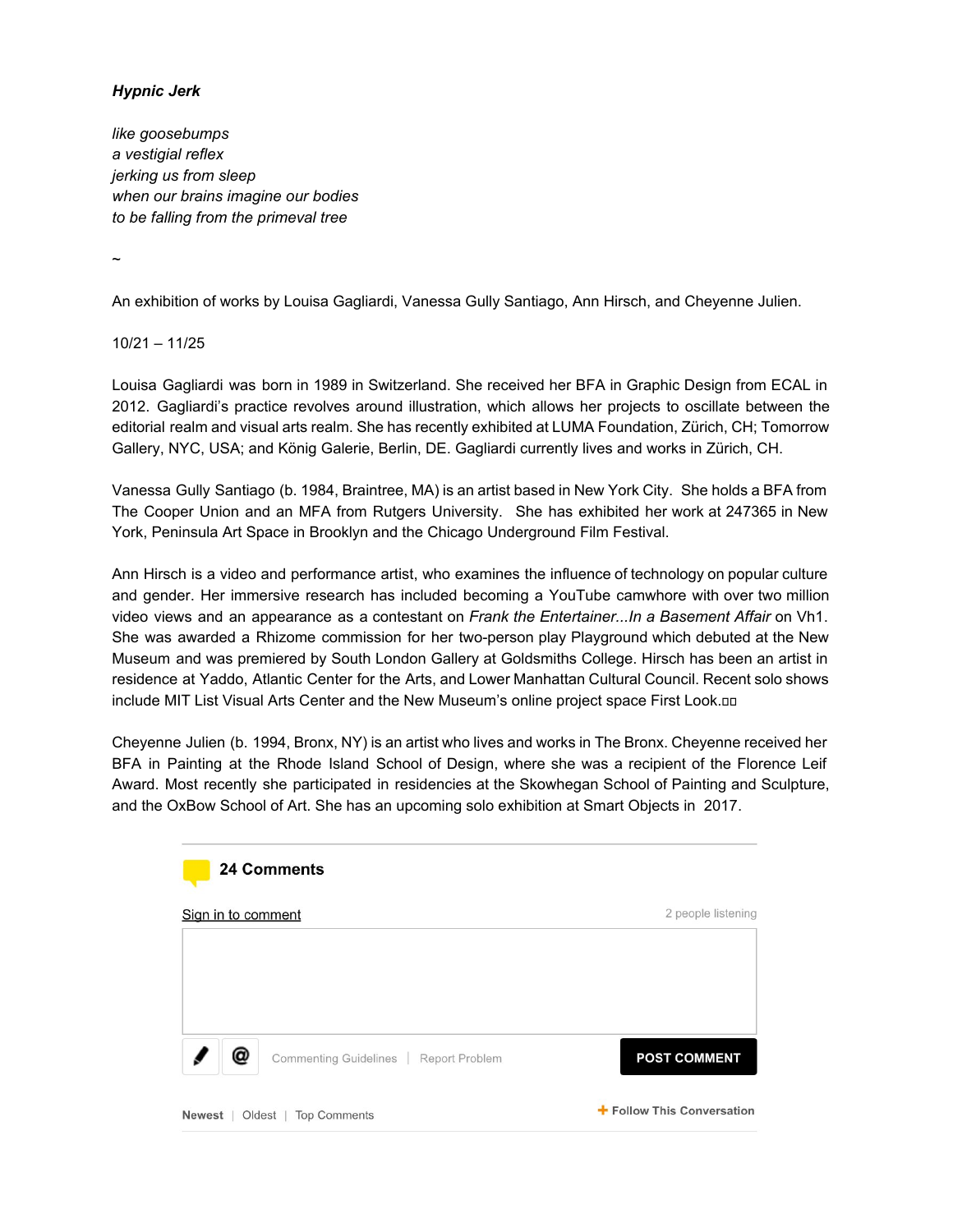#### howard.frump

These sleep starts are sometimes associated with depression. The shock and release of adrenaline can be so intense as to inhibit any further attempt to sleep, which only aggravates the situation further. During waking hours, an associated phenomena would be the panic attack.

**3 Like A Reply** 

### **GregoryisMaximus**

Oct 14, 2015

I also have a "different" explanation.

It is the "spirit body" starting to leave during the beginning of sleep, when the process is interrupted, and the spirit is "reeled back in".

It is an abrupt, almost shocking feeling to be in one "reality" and then rapidly moved to another. The sleep process usually makes it so we don't notice.

Weird dreams are actually when your spirit goes to different places, and gets those confused by superimposing them upon waking.

**3 Like & Reply** 

## Ge.

Oct 8, 2015

I've got a different explanation. In short: deep rest can trigger the release of deep-rooted stresses, so it may be startling, but in fact it's a good thing. In more detail: People practicing meditation know that there is a fourth state of consciousness underlying the common three: waking, sleeping, and dreaming. During a transition from one of those three states to another, the "background" fourth state may momentarily take over and cause the body&mind's self-repair mechanism to kick in. That starts to undo "knots of stress", which can include old stressful or traumatic experiences being "replayed" or abnormal situations in the body being redressed. This of course disturbs the restful state and we either wake up or have a strong dream.

Transcendental meditation is basically a technique to settle down the mind and body from waking consciousness to this fourth state of "transcendental consciousness", with the purpose of making the undoing of those knots of stress more smooth and more effective. Fewer knots in this perspective means: fewer obstacles to normal functioning, and less energy wasted on keeping abnormalities contained.

#### **S Like <Reply**

#### **LucyRhetorica**

Oct 7, 2015

I learned about myoclonic twitching (general name for the phenomenon) from a Sandman comic book. Who says comics can't be educational?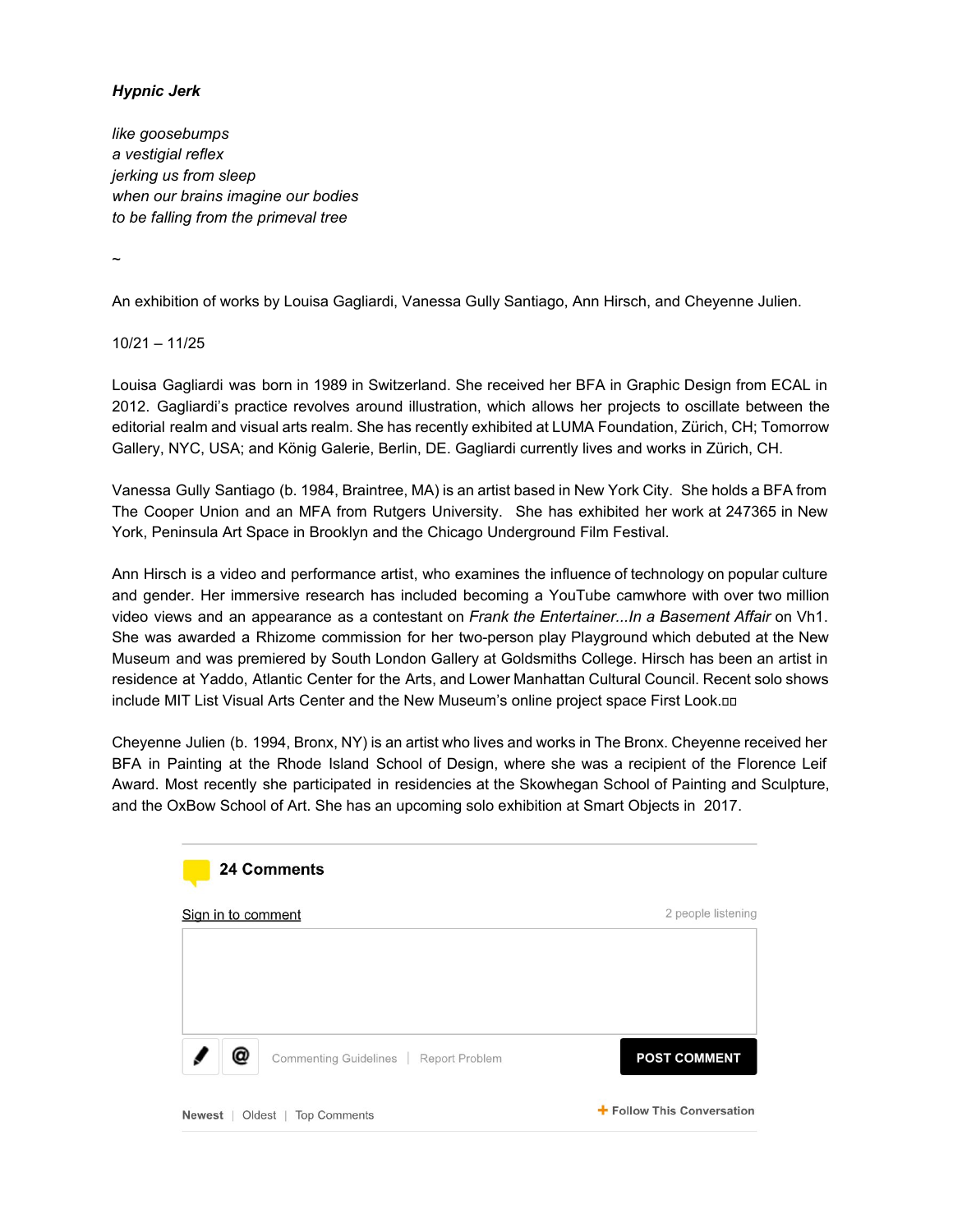My meds are known to cause this. Sometimes if I'm just super-relaxed, I twitch. My sleep doctor said it's my brain sending out a signal to make sure everything's still there;). △ Like <> Reply cherylsavino Oct 3, 2015 I read this phenomenon could be from a thyroid issue. △ Like <> Reply **LGato** Oct 2, 2015 What about those of us that jerk awake, suddenly, upon achieving orgasm?

△ Like < Reply

## claire.shefchik

I don't understand. How does this relate to Taylor Swift?

△ Like <>>
Reply 2 people like this.

#### **Znatok**

It is also possible that when you change your position in sleep some subtle nerve is touched as to trigger unforseen reaction.

Sep 30, 2015

Sep 30, 2015

| <b>S Like</b> A Reply |                                                            | $1$ Flag     |
|-----------------------|------------------------------------------------------------|--------------|
| <b>Funduro</b>        |                                                            | Sep 28, 2015 |
|                       | Primadonald Trump is a jerk asleep and awake.              |              |
|                       | <b>S Like</b> $\triangle$ <b>Reply</b> 4 people like this. |              |
|                       | fastlanestranger                                           | Sep 28, 2015 |
|                       | So on topic!                                               |              |
|                       | <b>S Like</b> $\iff$ <b>Reply</b> 2 people like this.      |              |
|                       | mikesommers14                                              | Sep 30, 2015 |
|                       | @Funduro You're an idiot.                                  |              |
|                       | <b>S Like</b> $\Diamond$ <b>Reply</b> 1 person likes this. |              |
| axamoto               |                                                            | Sep 28, 2015 |

Because of Satan.

d Like  $\triangle$  Reply 3 people like this.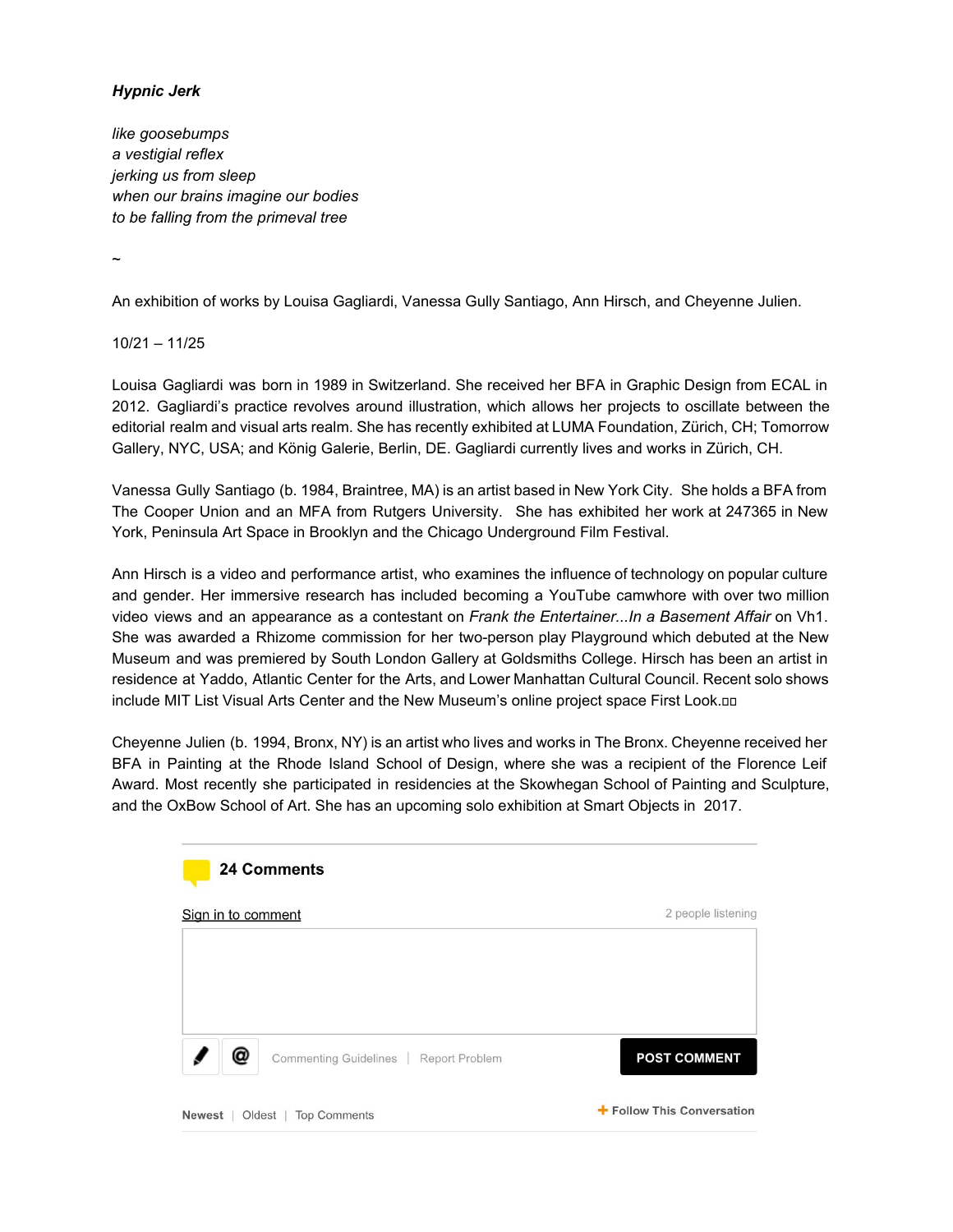#### evilito

Because you're unhappy, unfulfilled and empty, and the muscle jerks are a manifestation of your psyche's deep malaise, as it tries futilely to force a modicum of vitality to your dim existence?

**3 Like**  $\iff$  **Reply** 6 people like this.

# dwayne.stephenson

No. I was really falling.

**3 Like**  $\Diamond$  **Reply** 1 person likes this.

**ValerieV** 

Sep 28, 2015

Sep 28, 2015